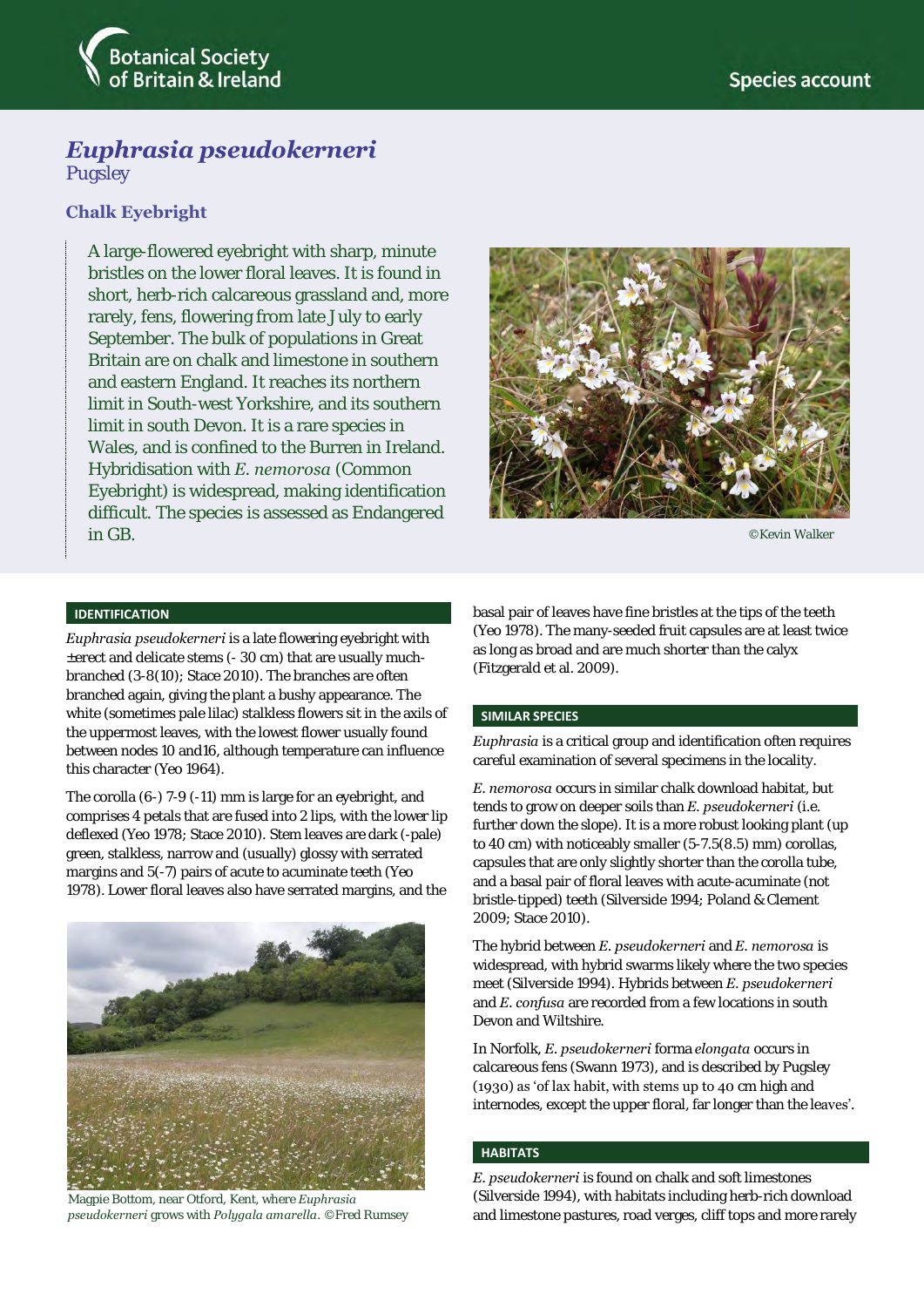# *Euphrasia pseudokerneri* Pugsley

on calcareous spoil (Chater 2010). It is associated with species-rich NVC CG2a *Festuca ovina-Avenula pratensis* grassland, *Cirsium acuale-Asperula cynanchica* subcommunity, and well-grazed CG3a *Bromopsis erecta* grassland. It is also known from calcareous flushes and valley fens, where in Norfolk the tall and slender *E. pseudokerneri* forma *elongata* may replace the type (Silverside 1994). Taxa associated with forma *elongata* are very different from those on chalk and include *Anagallis tenella*, *Angelica sylvestris*, *Epipactis palustris*, *Juncus subnodulosus*, *Pedicularis palustris* and *Succisa pratensis* (Swann 1974).

#### **BIOGEOGRAPHY**

*E. pseudokerneri* is considered to be 'near endemic' in Great Britain (Cheffings & Farrell 2005), where it is largely restricted to chalk and oolitic regions of southern and eastern England with outlying populations in south and west Wales, reaching the northern limit of its distribution in South-west Yorkshire and its southern range limit in south Devon. The core areas of its distribution are the herb-rich chalk downloads of east and west Kent and Sussex where it is currently known from c.20 hectads, and unimproved grasslands across Cambridgeshire, Bedfordshire, Dorset, Hertfordshire, Berkshire, Surrey, south Hampshire and Buckinghamshire.

Outside Britain, it is now perhaps only present in western Ireland at the Burren, County Clare, although Yeo (1978) does mention that populations showing the characters of *E. pseudokerneri* occur on chalk near Rouen, northern France.



Distribution of *Euphrasia pseudokerneri* in Great Britain and herb-rich chalk grasslands. Ireland.

# **ECOLOGY**

*E. pseudokerneri* is a self-pollinating, hemi-parasitic annual herb, flowering from late July or early August into September, although plants growing on hosts may flower and fruit earlier in the season if temperatures are sufficiently high (Yeo 1964).

Demographic studies undertaken by Kelly (1989a) found that *E. pseudokerneri* had virtually no seed bank, and instead depended on germination of seed in the first spring after seed fall. *E. pseudokerneri* seeds require exposure to a period of cold weather to break dormancy, with germination recorded by Yeo (1961) as early as January in controlled conditions, and March in field conditions. Suitable conditions for germination also include a very exacting sward height of between 1-3 cm and relatively stable soil-moisture conditions, with a 50% decrease in soil-moisture shown to substantially and negatively affect plant survival (Kelly 1989b).

In *ex-situ* conditions *E. pseudokerneri* has been found to grow on a number of associates that are typical of chalk grassland habitats, including *Anthyllis vulneraria*, *Carex caryophyllea*, *Bromopsis erecta*, *Festuca ovina*, *Medicago lupulina*, *Pilosella officinalis*, *Plantago coronopus* and *Trifolium repens,* with *E. pseudokerneri* plants seeming to have more vigour if attached to a dicotyledon host (Yeo 1964). Leguminous hosts in particular appear to have an effect on appearance and vigour, with leaves often having a dark green, glossy appearance (Yeo 1964).

Little is known about *E. pseudokerneri* and its host plants in the wild, but as Swann (1974) noted, this is partly because a *Euphrasia* plant becomes detached from its host quite quickly due to the short-lived nature of the haustoria (the parasitic fungus that draws nutrients from the host). On the sole documented case when a plant (forma *elongata*) had been pulled up with its host still attached, the host plant was found to be *Drosera intermedia*. As Swann noted with some understatement, 'it must be unusual for a semi-parasite to parasitise an insectivorous plant'. *E. pseudokerneri* is capable of flowering without a host, although such plants are slowgrowing and relatively small (Yeo 1964).

# **THREATS**

*E. pseudokerneri* is threatened by continued habitat loss or degradation via agricultural improvement, herbicide drift and/or the cessation of a traditional grazing regime. Hybridisation with *E. nemorosa* may also pose localised threats in some areas, although the relatively clear altitudinal delineation between the two species at many chalk download locations suggests the impact to existing *E. pseudokerneri* populations would be low.

#### **MANAGEMENT**

Germination and establishment requires short turf, and consequently management should follow the traditional extensive grazing systems widely used for the conservation of